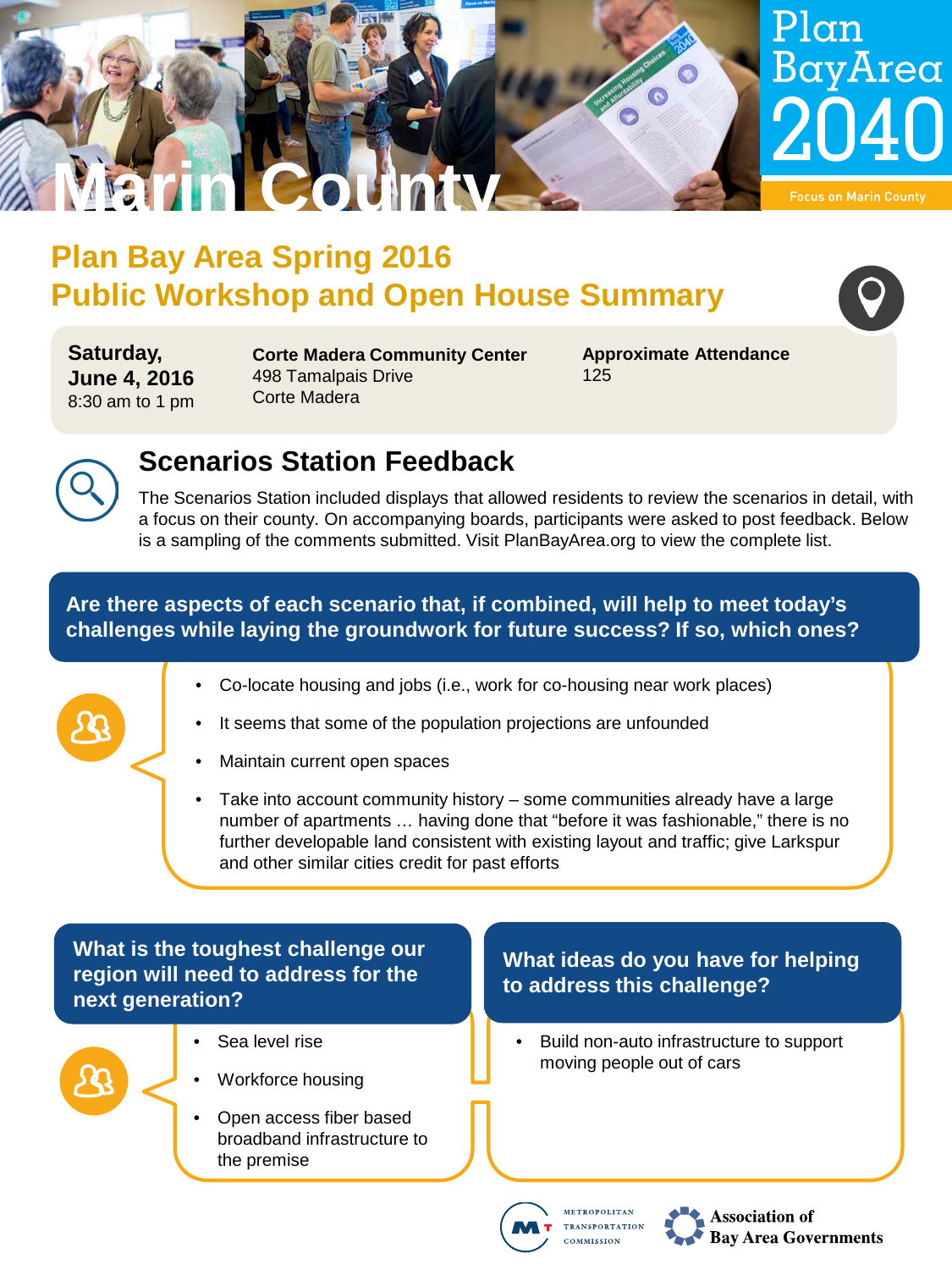**How can we help prevent displacement of long-time residents and best address the lack of affordable housing in the Bay Area?**

### • Build senior housing in small infill developments. The community will not oppose that. • Historic preservation; community land trust. Innovative solutions for Marin City. Preserve people and place. It is integrated already. Utilize existing built housing by enabling junior second units. • Encourage senior "help" organizations for aging in place.

**Which present-day transportation investments do you see providing the most benefits for existing and future Bay Area residents?**

- Why is there only one bus per hour across the Richmond-San Rafael Bridge?
- One of the fastest growing (and cheapest) transportation alternatives is the bicycle, especially e-bikes. We need to plan for them.
- Support for solar power and electric cars
- Increase public transit, including rail, bus and ferry services



## **Places of the Bay Area Station**

The Places of the Bay Area Station offered the opportunity to participate in a Bay Area-wide initiative to inspire residents in creating and sharing stories about the various places in our lives. Below is a sampling of photos taken at this station at the Marin County open house.

| my community,                                                                                | In my community,<br>In my community,<br>I want to see a which here<br>I want to see a hoffic circle/mout,<br>because  @ Projection & Symptom<br>because<br>Everyone with a Seation Prouder<br>traffic operate a long time crueling<br>to writer 2 line medium. Remove-<br>should be able to find a glass<br>trattic lights und-trattic would<br>$+$ then<br>FL00.<br><b>BAY AREA</b><br><b>PLACES-</b><br><b>OTHER COMPANY</b>                                                                                                                                                                 |
|----------------------------------------------------------------------------------------------|------------------------------------------------------------------------------------------------------------------------------------------------------------------------------------------------------------------------------------------------------------------------------------------------------------------------------------------------------------------------------------------------------------------------------------------------------------------------------------------------------------------------------------------------------------------------------------------------|
| Want to see Nomore \$for<br>ecause  SmART<br>White He 3RD LANE ON THE<br>FREEWAY IS FINISHED | In my community,<br>In my community<br>In my<br><i><b>unity</b></i><br>$ze$ $\#$ for<br>I want to see <b>Restricted</b> Court you I wanted<br>67.7<br>be Deem you<br>because<br>bec tu<br>I Love nature  it Restores<br>ONTHA<br><b>Sections</b><br>one  and because native of the<br>4350 baut<br>(FD<br><b>BACKAGE</b><br><b>PACES</b><br>OCT22.44<br>In my community<br>In my community,<br>want to see a Hwy<br>Nomber Development<br>because  C<br>Until the Lave on the<br>There is a much traffic flow<br>RICHAIGOD BRIDGE 15 DA<br>Marin, exiting at SED &<br>our commantly. A freeway |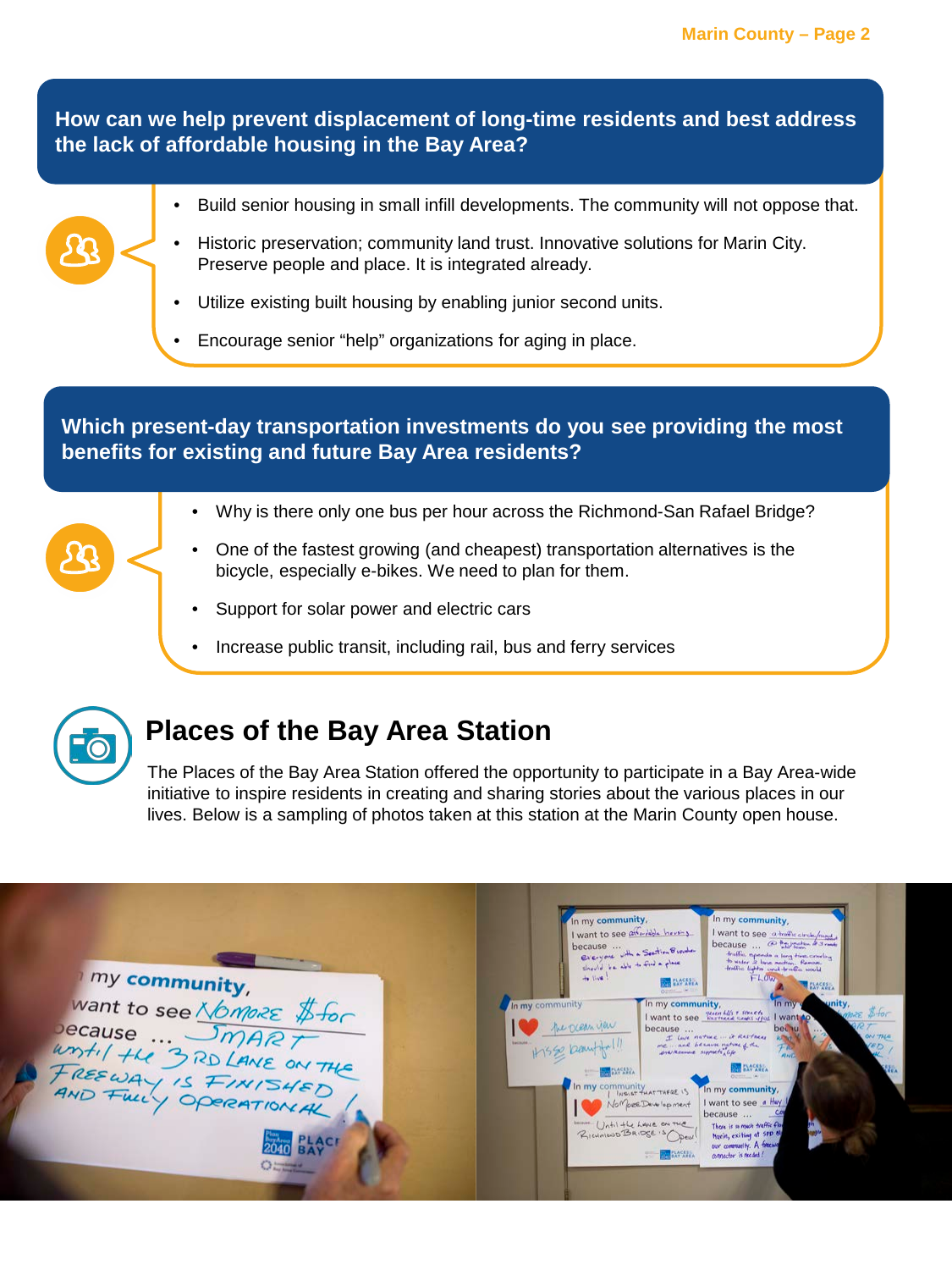# Plan BayArea

#### **Plan Bay Area 2040 -- Spring 2016 Public Engagement**

#### **Marin County Public Workshop and Open House**

June 4, 2016 Corte Madera Community Center, 498 Tamalpais Drive, Corte Madera 8:30 a.m. to 1 p.m.

#### *Public Workshop Comments*

Comments after "Introduction to Plan Bay Area 2017" by ABAG Deputy Executive Director Brad Paul and MTC Deputy Executive Director Alix Bockelman:

- Repeal SB 375
- 15% reduction is unambitious, 50% by 2030 is a better goal
- Ridesharing apps have potential to dramatically reduce congestion
- Failed road systems in North Bay

Comments after "Forecasting Future Growth" presentation by Cynthia Kroll, ABAG Chief Economist:

- With employment comes housing demands, 30K new jobs seems like a lot for Marin County
- Marin County is often an outlier in projections on employment & housing
- Projections seem high for jobs in particular
- Local developers failing to answer questions about traffic & more
- Marin is beautiful & unique county worth preserving

Comments after "Scenarios/Performance Evaluation" presentation by MTC Principal Planner Matt Maloney and ABAG Deputy Executive Director Brad Paul:

- Local governments have already weighed in on development
- Housing projection should be based on permitted housing in the last 5 years
- Job/housing should be further broken down by income/price
- Transit across the Bay Area needs more \$ for operations
- Connected neighborhoods gets Marin County the housing it needs in walkable neighborhoods
- Scenarios need to provide more info on environmental impacts, especially regarding watershed
- Connect PDAs to PCAs
- Critical to match PBA to local general plans
- Doesn't seem to be a way to ensure that people who move into transit oriented developments actually use transit
- Methodology behind projections is complicated & should include "confidence intervals"
- Frustration with lack of bus options to connect counties
- Flooding is an expensive & environmentally hazardous threat
- Job growth has been astronomical & transportation & housing has not kept up
- Marin County has traditionally been a bedroom community
- Imported services from the city
- NOAA Study on sea level rise & GHG
- Look at great examples of affordable housing such as Hong Kong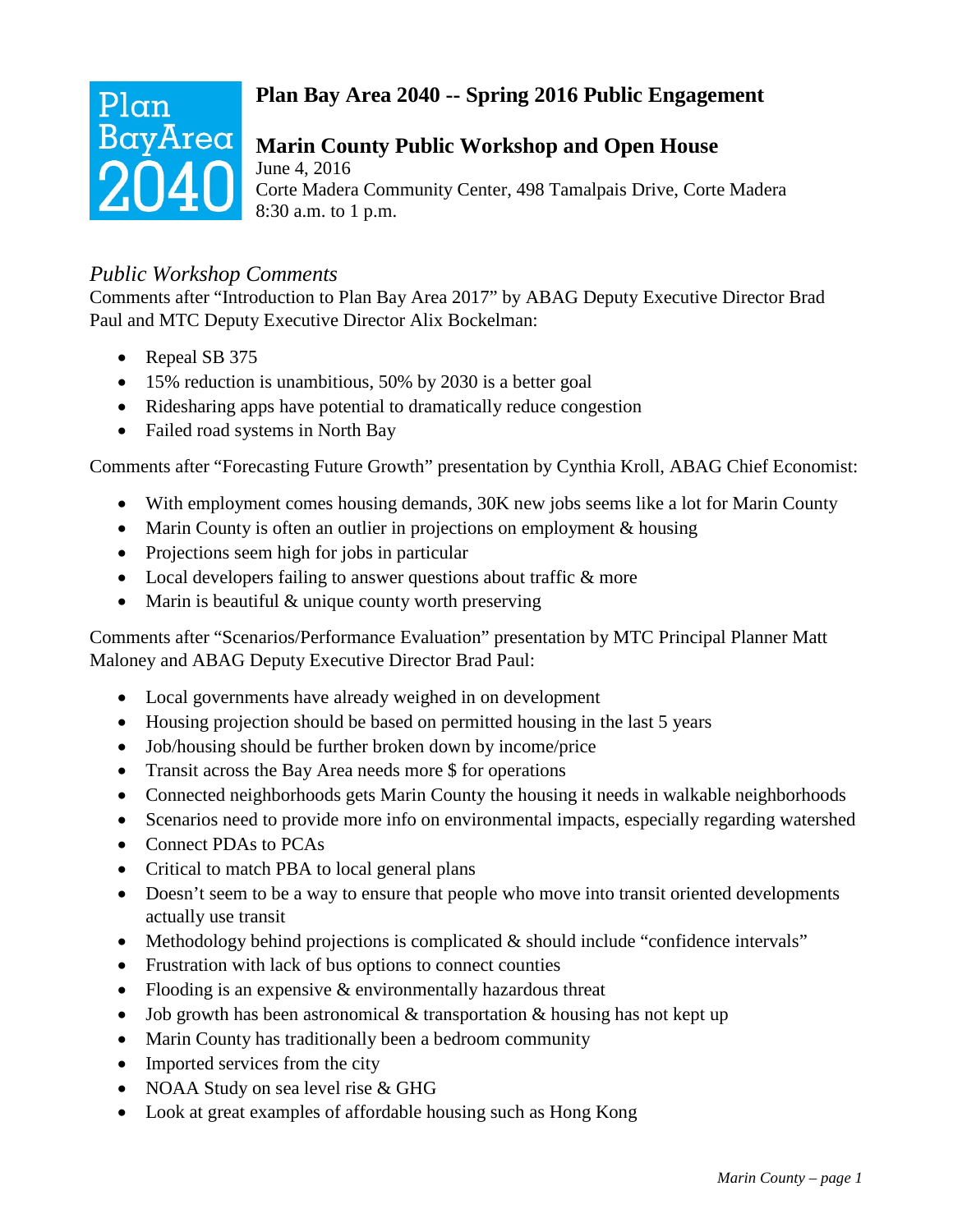*Comments Received at Open House Scenarios Station, on the Feedback Display Boards* After reviewing several display boards describing Plan Bay Area 2040 and the alternative scenarios for what the Bay Area could look like in 2040, as well as talking with MTC and ABAG staff stationed at the display boards, participants responded to the four questions below.

|                | Are there aspects of each scenario that, if combined, you feel will help to meet<br>today's challenges while laying the groundwork for future success?<br>If so, which ones?                                                                                                                                                                                                                                                              | <b>County/Source</b><br>of Comment |
|----------------|-------------------------------------------------------------------------------------------------------------------------------------------------------------------------------------------------------------------------------------------------------------------------------------------------------------------------------------------------------------------------------------------------------------------------------------------|------------------------------------|
| $\mathbf{1}$   | Analyze types of jobs and housing needed for these, and co-locate these aspects<br>(i.e., work for co-housing near work places).                                                                                                                                                                                                                                                                                                          | Marin                              |
| $\overline{2}$ | Connected Neighborhoods!                                                                                                                                                                                                                                                                                                                                                                                                                  | Marin                              |
| $\overline{3}$ | It seems to me that some of the population projects are unfounded. Certainly that<br>seems to be the case respecting Larkspur. Our population has increased from ____ to<br>7500 between 1880-2016. I cannot imagine another 1900 being added in 20 years.                                                                                                                                                                                | Marin                              |
| $\overline{4}$ | Maintain current open spaces.                                                                                                                                                                                                                                                                                                                                                                                                             | Marin                              |
| 5 <sup>5</sup> | Taking into account community history, some communities, like Larkspur, already<br>have a large number of apartments and have never done revenue planning and have<br>sought jobs/housing/balance in larger developments. Having done that "before it<br>was fashionable," there is no further developable land consistent with existing<br>layout and traffic. Please give Larkspur and other similar cities credit for past<br>efforts. | Marin                              |
| 6              | All of the proposed scenarios ignore the influence that the quality of schools have<br>on a family's decision on where to live. More work on the schools-neighborhoods<br>nexus is needed.                                                                                                                                                                                                                                                | Marin                              |

|                | What is the toughest challenge our region will need to address for the next<br>generation?<br>What ideas do you have for helping to address this challenge?                                                             | <b>County/Source</b><br>of Comment |
|----------------|-------------------------------------------------------------------------------------------------------------------------------------------------------------------------------------------------------------------------|------------------------------------|
|                | Sea level rise may be very abrupt and more than predicted (e.g., Ross ice shelf-<br>calving will cause immediate increase of tens of feet - up to 200). Thermal<br>expansion (not legible) is the 2M, by 210K scenario. | Marin                              |
| 2              | Building non-auto infrastructure to support moving people out of cars.                                                                                                                                                  | Marin                              |
| 3              | Open access fiber based broadband infrastructure to the premise.                                                                                                                                                        | Marin                              |
| $\overline{4}$ | Workforce housing.                                                                                                                                                                                                      | Marin                              |
| 5              | Sea level rise.                                                                                                                                                                                                         | Marin                              |

|               | How can we help prevent displacement of long-time residents and best address<br>the lack of affordable housing in the Bay Area?                                         | <b>County/Source</b><br>of Comment |
|---------------|-------------------------------------------------------------------------------------------------------------------------------------------------------------------------|------------------------------------|
|               | Wordsmith affordable housing! People think only when affordable housing is stated<br>or printed "omg" welfare people! This is incorrect and needs a new label.          | Marin                              |
| $\mathcal{D}$ | Build senior housing in small infill developments. The community will not oppose<br>that.                                                                               | Marin                              |
|               | Historic preservation. Community Land Trust. IMI and IMCP. Federal programs.<br>Innovative solutions for Marin City. Preserve people & place. It is integrated already. | Marin                              |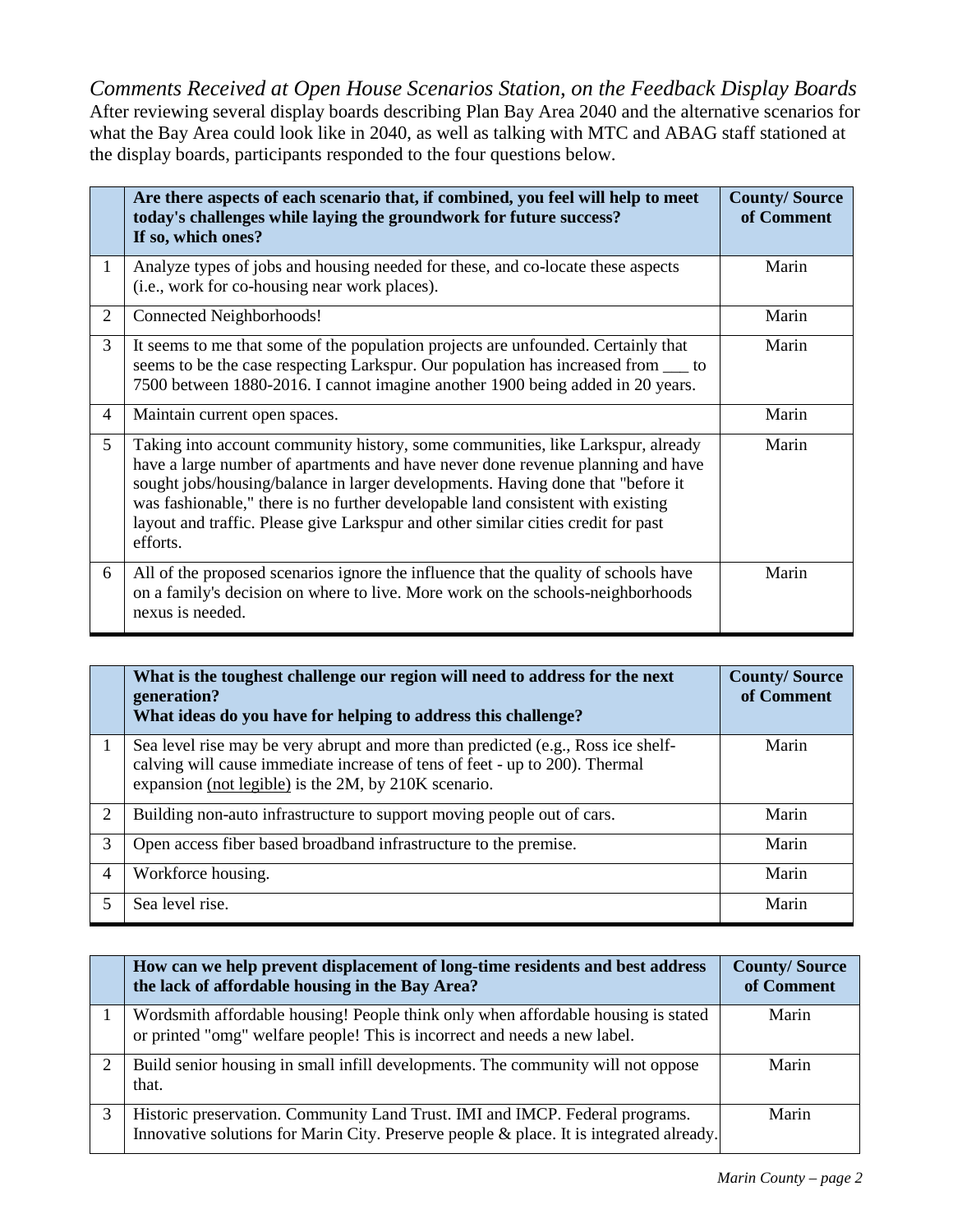| $\boldsymbol{\Lambda}$ | Not much about families.                                                 | Marin |
|------------------------|--------------------------------------------------------------------------|-------|
|                        | 5 Utilizing existing built housing by enabling junior second units, etc. | Marin |
|                        | Encourage senior "help" organizations for aging in place.                | Marin |

|                | Which present-day transportation investments do you see providing the most<br>benefits for existing and future Bay Area residents?                                                                                            | <b>County/Source</b><br>of Comment |
|----------------|-------------------------------------------------------------------------------------------------------------------------------------------------------------------------------------------------------------------------------|------------------------------------|
| 1              | Design and complete the 101/580 connector system in Marin County.                                                                                                                                                             | Marin                              |
| $\overline{2}$ | We have already spent too much on bicycle infrastructure without providing any<br>traffic improvement.                                                                                                                        | Marin                              |
| 3              | Direct connection of 101 to 580 in San Rafael.                                                                                                                                                                                | Marin                              |
| $\overline{4}$ | Fund the 101 narrows!                                                                                                                                                                                                         | Marin                              |
| 5              | Build the 11-mile long regional multi-use path alongside SMART.                                                                                                                                                               | Marin                              |
| 6              | QR codes for paper products. I would like to use my phone.                                                                                                                                                                    | Marin                              |
| $\tau$         | Why is there only one bus per hour across the Richmond San Rafael Bridge?                                                                                                                                                     | Marin                              |
| 8              | One of the fastest growing (and cheapest) transportation alternatives is the bicycle,<br>especially e-bikes. We need to specifically plan for them.                                                                           | Marin                              |
| 9              | Increase public transit, including rail, bus and ferry services.                                                                                                                                                              | Marin                              |
| 10             | Please stop deluding yourselves that people will start walking or biking if you make<br>it too painful to drive. We won't! I'm in my 60s and won't bike.                                                                      | Marin                              |
| 11             | Alternative transportation can be made more functional and, importantly, faster and<br>more cheaply (than highways) by leveraging technology (e.g., app-based rideshare<br>or bikeshare with the technology in the bikelock). | Marin                              |
| 12             | Recognizing that biking and walking can play a significant role and fund them<br>accordingly.                                                                                                                                 | Marin                              |
| 13             | Supporting solar power and electric cars.                                                                                                                                                                                     | Marin                              |

#### *Comment Forms Submitted at the Public Workshop and Open House*

| <b>Comments –Marin County</b>                                                                                                                                                                                                                                                                                                                                                                                                                                                                                                                                                                                                                                                                                                                                                                                                                                                                                                                                                                                                                                                              | <b>County/Source</b><br>of Comment |
|--------------------------------------------------------------------------------------------------------------------------------------------------------------------------------------------------------------------------------------------------------------------------------------------------------------------------------------------------------------------------------------------------------------------------------------------------------------------------------------------------------------------------------------------------------------------------------------------------------------------------------------------------------------------------------------------------------------------------------------------------------------------------------------------------------------------------------------------------------------------------------------------------------------------------------------------------------------------------------------------------------------------------------------------------------------------------------------------|------------------------------------|
| I would like to see a list of assumptions in each topic/scenario to achieve the results.<br>These assumptions should be further discussed with jurisdictions to see if there is<br>support, and then after the preferred scenario is established, the Plan should be<br>required to streamline the implementation of the assumptions. Examples of<br>assumptions I can see: inclusionary housing, commercial Impact fee, business<br>subsidies, transit subsidies, second units, programs to stop displacement, green<br>infrastructure, open space preservation and funding. Also, model assumptions -<br>there was some talk that DOF vs. ABAG/MTC housing assumptions makes an<br>assumption of "getting rid of restrictions to allow housing." Well, then let's further<br>that conversation and make it happen. Similarly, for other policies, MTC/ABAG<br>could streamline implementation by providing funding assistance, such as nexus<br>studies or model ordinances, best practices, to implement assumptions, such as<br>inclusionary housing or establishing a range for fees. | Marin                              |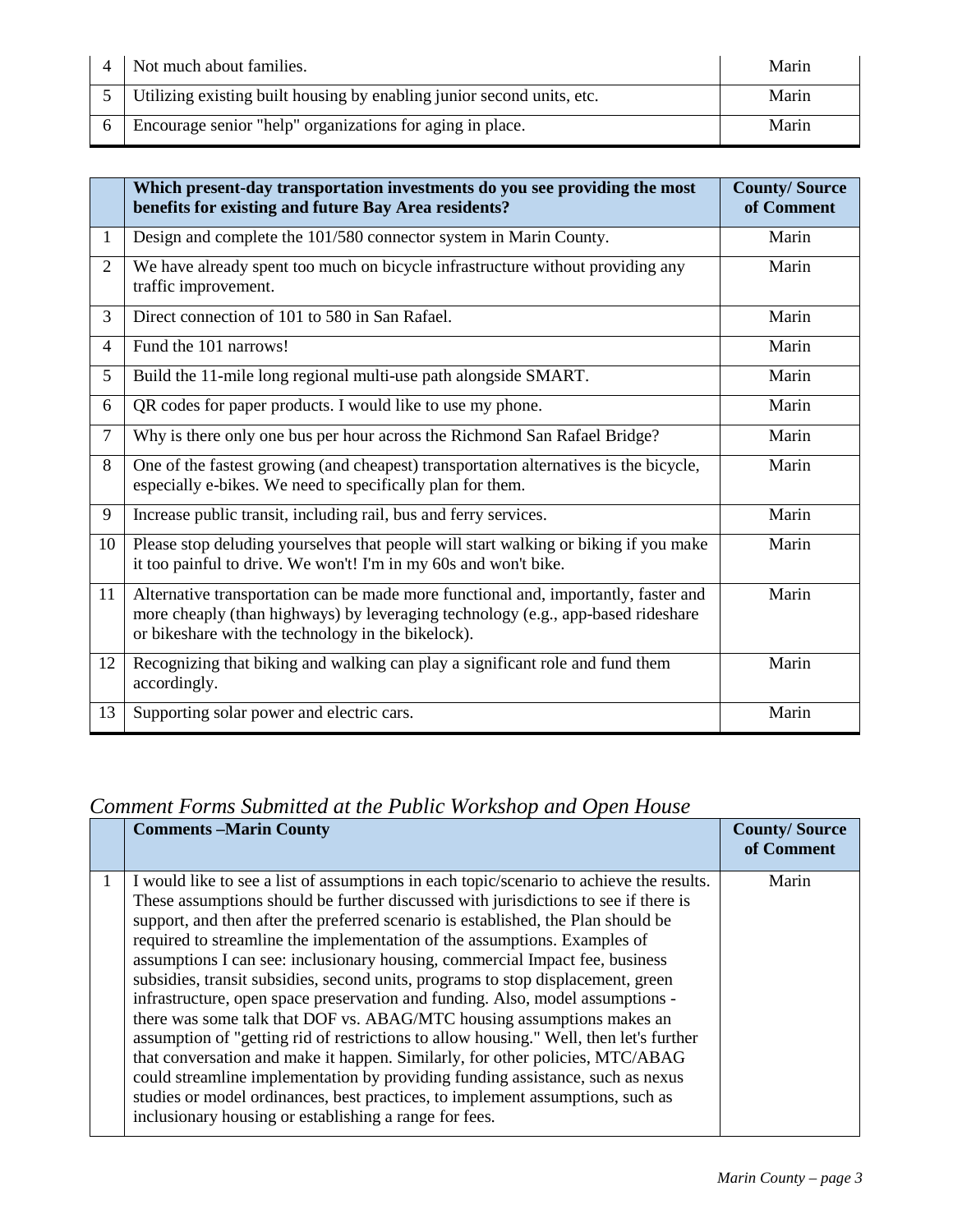| $\overline{2}$ | Technologies, such as information system integration between all Bay Area<br>planning entities - local, county, Bay Area - seems a good function for ABAG. Info<br>such as "Vital Signs" could let everyone have the same info on #5. Adding unit<br>counts on road, transit passenger volumes and wait times would start discussions of<br>priorities with less time spent on the # difference. Long-term support of "smart"<br>meter" type tech should have a place in discussions over resource (i.e., the \$300)<br>distribution.                                                                                                                                                                                                                                                                                                                                                                                                                                                                                                                                                                                                                                                         | Marin |
|----------------|-----------------------------------------------------------------------------------------------------------------------------------------------------------------------------------------------------------------------------------------------------------------------------------------------------------------------------------------------------------------------------------------------------------------------------------------------------------------------------------------------------------------------------------------------------------------------------------------------------------------------------------------------------------------------------------------------------------------------------------------------------------------------------------------------------------------------------------------------------------------------------------------------------------------------------------------------------------------------------------------------------------------------------------------------------------------------------------------------------------------------------------------------------------------------------------------------|-------|
| 3              | When looking at new housing, we have many soon-to-be seniors in single-family<br>residences (SFRs) who will want to move soon to housing requiring less<br>maintenance. If senior housing (in any of its many forms) were emphasized, this<br>would free up SFRs for younger families. So what does MTC/ABAG know about<br>the best kind of housing for seniors to foster long healthy lives? I submit that<br>housing seniors where they can safely walk to necessary services (grocery,<br>pharmacy, library, transit) is far preferable to remote standalone senior facilities.<br>Please allocate some resources to understanding what the best form of senior<br>housing would be, to encourage that. Some options:<br>-- Senior co-housing<br>-- Infill development near services (multi-generational) built with ADA features in<br>some apartments (wheelchair-friendly)<br>-- Particular attention/resources applied to wide, smooth, well-connected sidewalk<br>network with curb cuts and countdown signals<br>-- Is there a survey of seniors that would help define types of housing that fosters<br>physical and mental health in seniors?<br>-- More car-free, multi-use paths | Marin |
| $\overline{4}$ | Excellent projections by Cynthia show we have already had 50% of the job growth in<br>the last 5 years that are projected for 2010-2040. This implies there will be a five-<br>fold slowdown in job growth to achieve the level of projected future growth. The<br>present boost in home prices in Marin shows that the demand is much greater than<br>the supply of housing.<br>-- Pursue the Connected Neighborhoods option as the preferred option and render<br>more details of how transit, bike and walkability standards can be realized within that<br>option.<br>-- Downtown, mixed-use, more dense homes over retail, business, and other services<br>is a great form that has worked in Marin since the time of our electric trains.<br>-- Finally, increase the(sic)                                                                                                                                                                                                                                                                                                                                                                                                              | Marin |
| 5              | Questions:<br>- What do we know about the relative contribution of different factors to the north-<br>bound congestion on Highway 101 in southern Marin?<br>- How much is it people with jobs in SF going north and over San Rafael Bridge to<br>East Bay vs. local-generated traffic?                                                                                                                                                                                                                                                                                                                                                                                                                                                                                                                                                                                                                                                                                                                                                                                                                                                                                                        | Marin |
| 6              | I came late. Will read handouts.<br>More publicity earlier about this event would have been helpful. I just learned about<br>the CM event last night.                                                                                                                                                                                                                                                                                                                                                                                                                                                                                                                                                                                                                                                                                                                                                                                                                                                                                                                                                                                                                                         | Marin |
| 7              | Please apply all resources useful to complete 101/580 connectors in Marin.<br>- Begin local (not legible) on gathering comments<br>- Open a design competition<br>- Poll property owners to see if they are willing to sell/give up "air rights" for<br>connector.<br>- Create a long-term schedule to achieve the design, construction for this necessary<br>connector.                                                                                                                                                                                                                                                                                                                                                                                                                                                                                                                                                                                                                                                                                                                                                                                                                      | Marin |
| 8              | Several years ago a "no clue" proposal was presented to solve the gridlock after<br>Eliseo Drive in Greenbrae getting onto 101 South. And the same overall area, from                                                                                                                                                                                                                                                                                                                                                                                                                                                                                                                                                                                                                                                                                                                                                                                                                                                                                                                                                                                                                         | Marin |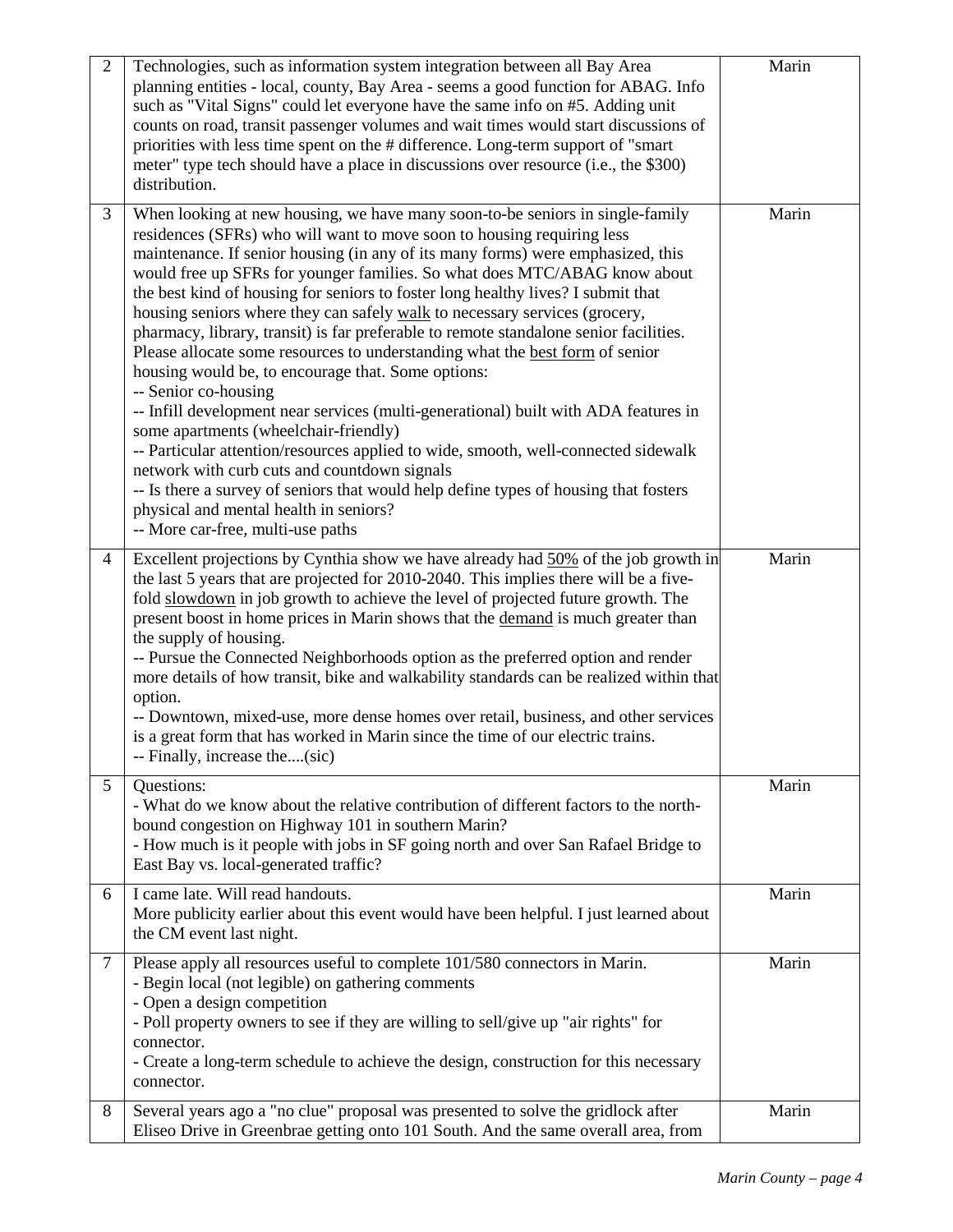|    | the south in the evening, getting off 101, then east past Larkspur Landing to<br>Richmond Bridge - the same is true in San Rafael at Bellam Blvd. It is less the<br>bridge going east and more these two intersections. What plans are there, say next 5<br>years, to fix this? P.S.: Just because fly-overs were shot down by local<br>governments, it is not a reason to give up!                                                                                                                                                                                                                                                                                                                                                                                     |       |
|----|-------------------------------------------------------------------------------------------------------------------------------------------------------------------------------------------------------------------------------------------------------------------------------------------------------------------------------------------------------------------------------------------------------------------------------------------------------------------------------------------------------------------------------------------------------------------------------------------------------------------------------------------------------------------------------------------------------------------------------------------------------------------------|-------|
| 9  | I would like ABAG to look more closely at their projections and not rely solely (or<br>so heavily) on models. Cynthia joked about the projections not being able to be<br>accurate, but we in Corte Madera aren't laughing. It's because of ABAG's inaccurate<br>projection of our population growth and needing to add more housing that we<br>allowed (felt forced) the Win-Cup complex to be constructed. We now are stuck<br>with this urban style (close to the street) complex that is totally out of character with<br>Corte Madera's mostly low-profile and long setbacks from our streets and designed<br>to preserve our views of Mt. Tam and the Bay.                                                                                                        | Marin |
| 10 | There was no discussion as to the increasing impact of tourist traffic to both the<br>State and National parklands, or the increase of this visitation as a consequence of<br>the planned for increase in the Bay Area's population. We are disproportionately<br>impacted and IMO should receive both consideration and compensation for it.                                                                                                                                                                                                                                                                                                                                                                                                                           | Marin |
| 11 | More housing encourages more people to move here. Marin was not designed for so<br>many more people! Think of Blithdale, Sir Francis Drake in Ross, Tam Valley and<br>parts of Tiburon Blvd. These roads are one lane each way and can only be<br>converted into two lanes each way by utilizing Eminent Domain. Everyone I know<br>does not want all of this growth! The roads in Marin are going to be more like<br>parking lots if your projections become reality.                                                                                                                                                                                                                                                                                                  | Marin |
| 12 | I've worked for County of Marin Supervisors for 10 years and following AB 32, SB<br>375 and PBA for years. Reducing GHG emissions as a means to slow the<br>devastating effects of climate change is the focus of my work.<br>1. I'm stunned that you project a mere 15% reduction in CO2e. I would suggest that<br>PBA aim to exceed state requirements, and that MTC put a great deal of funding<br>towards electric vehicle infrastructure.<br>2. ABAG should step up collaborative relationships and efforts with county and<br>local jurisdictions to shift the imbalance of types of jobs and types of housing, i.e.,<br>service jobs and stratospheric housing costs, which will make transportation<br>alignment. (sic)<br>3. Take into account sea level rise! | Marin |
| 13 | If the Bay Area wants to be serious with Bay Area planning and transportation:<br>1. take down St. Quentin and make it a transportation and housing tub (sic).<br>Imagine solar/green ferries going all over the Bay Area. The housing could be in the<br>S.Q. hills.<br>2. Bring BART to Marin with a new bridge going to Black Point. Genius!                                                                                                                                                                                                                                                                                                                                                                                                                         | Marin |
| 14 | Projections show an aging society which creates minimum wage jobs in Marin<br>County. This creates a growing service industry, who cannot afford to live in Marin.<br>This creates additional traffic. Many people can't use public transportation because<br>of service industry restrictions (routes, lines). How can we overcome this divide<br>with traffic projections, push more people out of the area? (sic)                                                                                                                                                                                                                                                                                                                                                    | Marin |
| 15 | European cities also have many, many large public squares and big green spaces<br>where people can go, even in very dense cities. We see the opposite here, where<br>large spaces for public are considered uneconomical or never part of the planning<br>when high density projects are proposed. The numbers proposed seem very high,<br>despite the economist's assurances. I don't think the numbers are actually<br>sustainable locally. Our parks are getting loved to death.                                                                                                                                                                                                                                                                                     | Marin |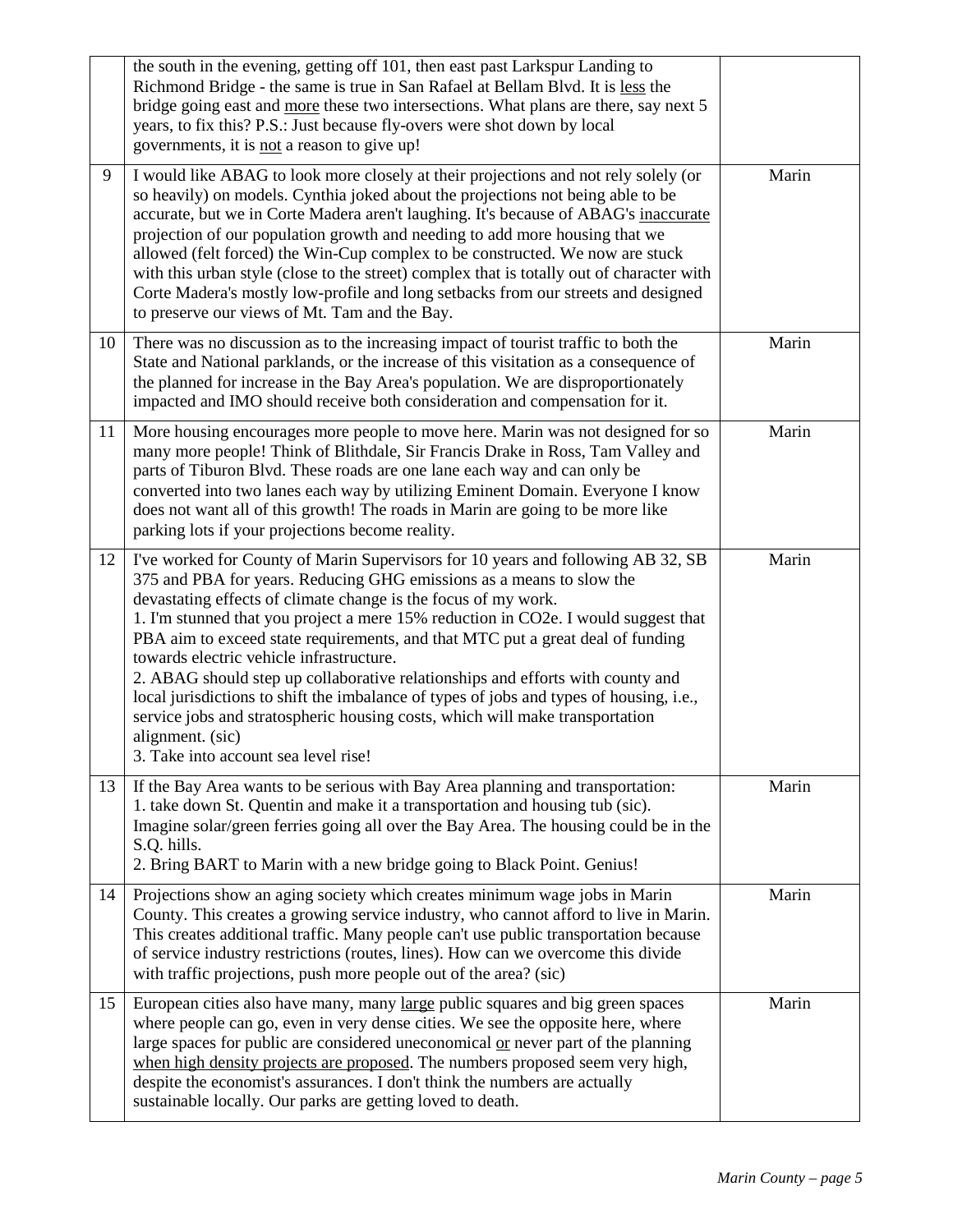| 16 | Please contact Royce McLemore, current president of GGVRC, to get the info of an<br>innovative "interconnectivity project" for GGV Marin City - "SGC." I am a member<br>of Friends of GGV and Marin City. We would appreciate a chance to present this<br>project to Plan Bay Area 2040.                                                                                                                                                      | Marin |
|----|-----------------------------------------------------------------------------------------------------------------------------------------------------------------------------------------------------------------------------------------------------------------------------------------------------------------------------------------------------------------------------------------------------------------------------------------------|-------|
| 17 | Thank you for providing this lengthy discussion of PBA for Marin. I was pleased at<br>the lack of negative comments from the audience. Today's format will weaken the<br>opponents' arguments against PBA not giving them the opportunity to learn about<br>PBA or the opportunity to ask questions.                                                                                                                                          | Marin |
| 18 | Continue efforts to incentivize infill development.                                                                                                                                                                                                                                                                                                                                                                                           | Marin |
| 19 | Improve the CEQA SB 375 exemption to apply to more projects, including<br>definition of what constitutes compliance with SCS.                                                                                                                                                                                                                                                                                                                 | Marin |
| 20 | Address the disconnect in air quality regulations restricting new housing near transit<br>routes and freeways.                                                                                                                                                                                                                                                                                                                                | Marin |
| 21 | Thanks for your work on these important topics. Please consider other measures that<br>reflect the hardships inflicted by our housing crisis, such as:<br>1. Increases in median rents<br>2. Number of evictions<br>3. Percentage of Section 8 vouchers lost due to inability of the participant to lease up.<br>Thanks again!                                                                                                                | Marin |
| 22 | MTC need not eliminate ABAG and needs to reinstate minority and elderly and<br>disabled advisory councils now, June 4, 2016.                                                                                                                                                                                                                                                                                                                  | Marin |
| 23 | Wincup Development horrible construction and development by CA law. Held<br>accountable for all physical conditions 100% and most by law. Tell persons who<br>will live these and disclose this too!                                                                                                                                                                                                                                          | Marin |
| 24 | EIR value infill housing<br>Quality plus for overall<br>Reasonable priced housing                                                                                                                                                                                                                                                                                                                                                             | Marin |
| 25 | There is so much back story to every issue on today's agenda. I am not up to speed.<br>What I do know is in my small town of Mill Valley, the traffic ALL DAY has<br>become unbearable. Between the Feds encouraging tourism to Muir Woods and the<br>Coast, parents driving kids, contractors in and out, the personality of MV is<br>unrecognizable to what it was even five years ago.<br>If I get a vote, I vote for Big Cities scenario. | Marin |
| 26 | Hello. I am a former urban planner. I used ABAG, MTC, BAAQMD forecasts and<br>plans in my work. I am not nearly as concerned with the accuracy of forecasts as<br>with the process going on to produce them.<br>These public meetings are really important, and new since my planning days (1963-<br>98). Don't be discouraged by naysayers and blowhards. The fact that you are<br>listening is important.                                   | Marin |
| 27 | This was a much better workshop/open house than the workshops of four years ago.<br>Fortunately there were no clickers! The staff was better prepared and more<br>respectful. Cynthia Kroll was wonderful! So was Brad Paul. Matt Maloney's<br>presentation strayed into background, and Vital Signs then rushed the scenarios so it<br>was not possible to pick up much.                                                                     | Marin |
| 28 | 1. I recommend adoption of the "Connected Neighborhoods" model.<br>2. I question the feasibility of the Performance Target #5, regarding decreasing                                                                                                                                                                                                                                                                                           | Marin |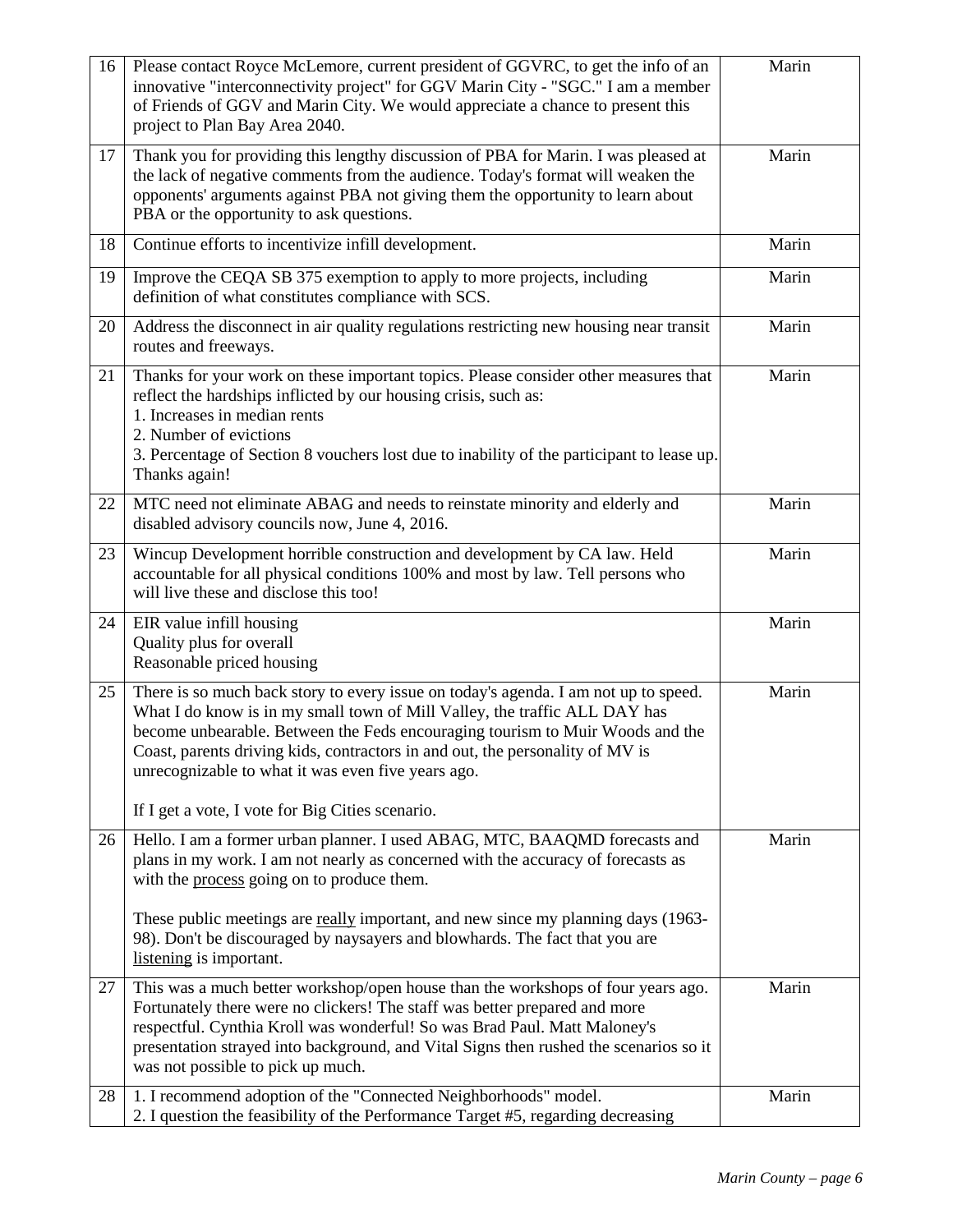|    | household income on transportation and housing. It's a great idea, but is there any<br>reasonable way to accomplish this goal?                                                                                                                                                                                                                                                                                                                                                                                                                                                                                                                                                                                                               |       |
|----|----------------------------------------------------------------------------------------------------------------------------------------------------------------------------------------------------------------------------------------------------------------------------------------------------------------------------------------------------------------------------------------------------------------------------------------------------------------------------------------------------------------------------------------------------------------------------------------------------------------------------------------------------------------------------------------------------------------------------------------------|-------|
| 29 | Marin County and Sonoma County happen to enclose scene beauties important to<br>worldwide visitors. So these resources should be preserved for all people<br>notwithstanding any resentment of "NYMBY" motives of local Marin-Sonoma<br>residents.                                                                                                                                                                                                                                                                                                                                                                                                                                                                                           | Marin |
| 30 | Should have a sea level rise map to show cost of development compact of shoreline<br>conservation.                                                                                                                                                                                                                                                                                                                                                                                                                                                                                                                                                                                                                                           | Marin |
| 31 | Program did not begin until 10 AM, yet meeting was promoted as starting at 8:30<br>AM. This is inadequate public notice!                                                                                                                                                                                                                                                                                                                                                                                                                                                                                                                                                                                                                     | Marin |
| 32 | Thank you for putting this together.<br>- Marin needs more housing. Hopefully we can develop our downtown areas.<br>- Need more transit options and better connections.<br>- Keep putting pressure on Marin; we need to do our part.                                                                                                                                                                                                                                                                                                                                                                                                                                                                                                         | Marin |
| 33 | Need to include bicycle/pedestrian pathway network within each county as another<br>mode of transport that both reduces adverse health impacts, reduces greenhouse<br>gases, etc.                                                                                                                                                                                                                                                                                                                                                                                                                                                                                                                                                            | Marin |
| 34 | What about water? What about the expense of expanded sewage lines and treatment?                                                                                                                                                                                                                                                                                                                                                                                                                                                                                                                                                                                                                                                             | Marin |
| 35 | Prefer Big City Scenario.<br>Cities have actively sought to add jobs; they should provide the housing to go with<br>the jobs.                                                                                                                                                                                                                                                                                                                                                                                                                                                                                                                                                                                                                | Marin |
| 36 | My preferred scenario is "Big Cities" because it seems to be the only one which<br>protects Marin.<br>My priority is the preservation of Marin as a great place to live, work, raise kids,<br>and play. Our watershed cannot support us 100% now and cannot sustain higher<br>population. Similarly without transportation/highway infrastructure, our sewage<br>infrastructure, and our over-crowded schools.                                                                                                                                                                                                                                                                                                                               | Marin |
| 37 | Appreciate the large space and open interactive format. Continue to be very<br>concerned about unchallengeable growth assumptions driving this; that economies<br>can grow and grow without ever going bust and without considering horrible<br>consequences such as water impacts, food and goods needing to be transported from<br>further away, etc. And very concerned how state's "one size fits all" mandated<br>numbers are often completely unrealistic locally. So appreciated Brad Paul's<br>comments on every topic. The environment cannot be an afterthought. It's a bit<br>disingenuous to say all planning is still done locally if local planners are given<br>mandated numbers without really considering local conditions. | Marin |
| 38 | Live long, live well. Senior housing needed.                                                                                                                                                                                                                                                                                                                                                                                                                                                                                                                                                                                                                                                                                                 | Marin |
| 39 | Traffic is our major problem – not discussed fully. Major issue.                                                                                                                                                                                                                                                                                                                                                                                                                                                                                                                                                                                                                                                                             | Marin |
| 40 | MTA must fund EV charging infrastructure and the focus on GHG emission<br>reduction should drive policy more obviously. A 15% reduction in GHGE is<br>ridiculously low.                                                                                                                                                                                                                                                                                                                                                                                                                                                                                                                                                                      | Marin |
| 41 | To improve traffic flow, install roundabouts in strategic intersections. Traffic lights<br>cause back up at busy times.                                                                                                                                                                                                                                                                                                                                                                                                                                                                                                                                                                                                                      | Marin |
| 42 | Big Cities plan makes the most sense for all involved communities.                                                                                                                                                                                                                                                                                                                                                                                                                                                                                                                                                                                                                                                                           | Marin |
| 43 | Since you invited us here to help select the scenario, my choice would be the Big<br>Cities scenario.                                                                                                                                                                                                                                                                                                                                                                                                                                                                                                                                                                                                                                        | Marin |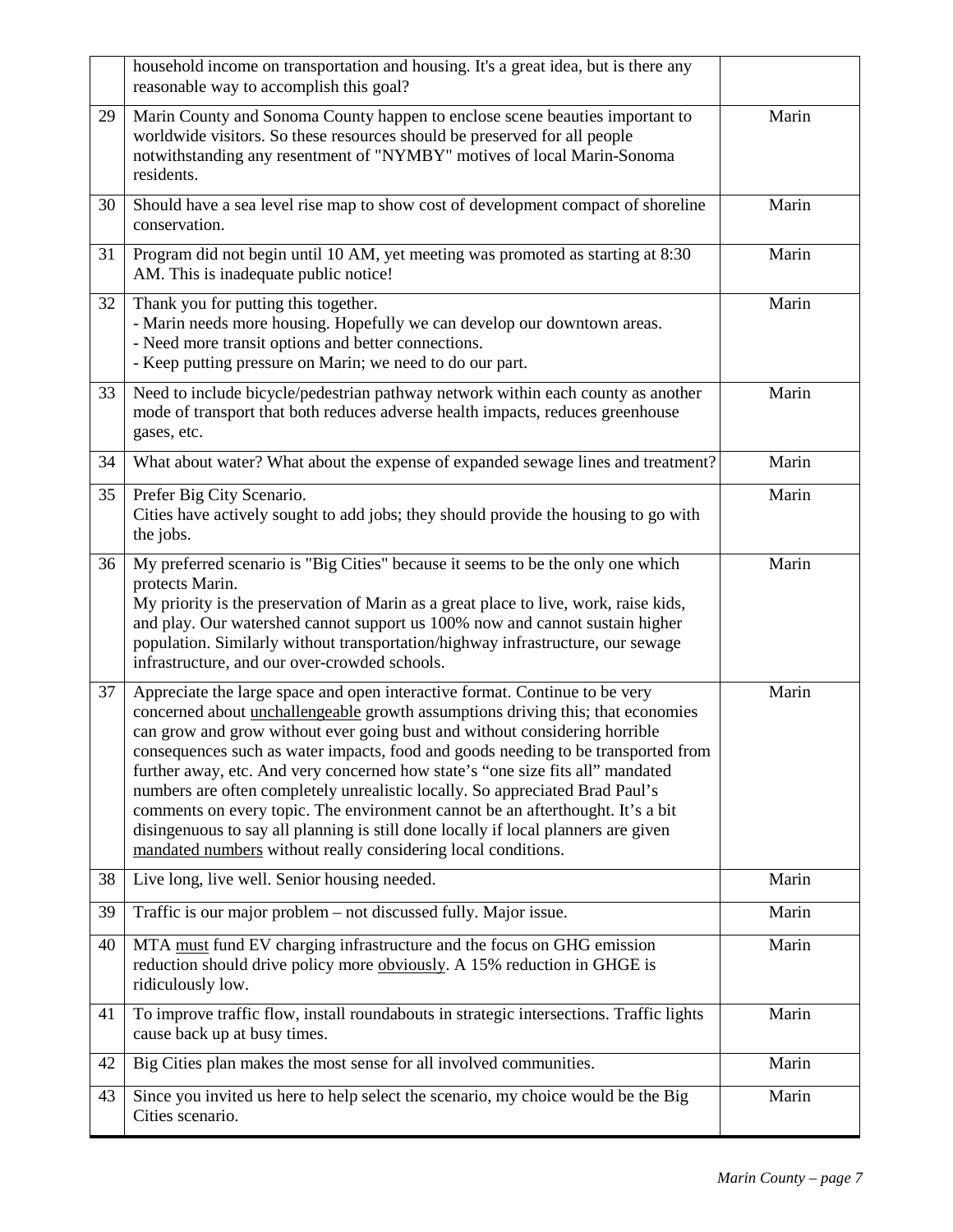#### *Places of the Bay Area Station*

Places of the Bay Area is a Bay Area-wide initiative to inspire residents in creating and sharing stories about various places in our lives. Public Workshop/Open House participants were asked to complete two statements about their community: "In my community I love\_\_\_\_ because \_\_\_\_\_" and "In my community I want to see\_\_\_\_\_\_ because \_\_\_\_\_."

|                | <b>Participant's Statement</b>                                                                                                                                                                                                                                                                                                                                                                                                                         |
|----------------|--------------------------------------------------------------------------------------------------------------------------------------------------------------------------------------------------------------------------------------------------------------------------------------------------------------------------------------------------------------------------------------------------------------------------------------------------------|
| $\mathbf{1}$   | In my community, I want to see motor vehicle drivers slow down because it will make our streets<br>and sidewalks safer for all.                                                                                                                                                                                                                                                                                                                        |
| $\overline{2}$ | In my community, I want to see Golden Gate Village & Marin City - Historic Preservation - !<br>People and Place! Vera Schultz, Aaron Green & Frank Lloyd Wright. Marin City is already less<br>than 40% African American. Tear down false borders to Civic Center to be integrated in all ways<br>& is also "An Architecture for Democracy".                                                                                                           |
| 3              | In my community, I want to see streetcars & neighborhood controlled, on-demand feeder<br>shuttles, so we have an alternative mode of travel $\&$ can provide more housing near jobs without<br>more cars.                                                                                                                                                                                                                                              |
| $\overline{4}$ | In my community, I want to see incentives for employers to move jobs to the outlying areas<br>where people live because this may reduce the number of people who have to commute from the<br>East Bay, through Marin, to jobs in SF and beyond.                                                                                                                                                                                                        |
| 5              | In my community, I want to see No more $$$ for SMART until the $3rd$ lane on the freeway is<br>finished and fully operational!                                                                                                                                                                                                                                                                                                                         |
| 6              | In my community, I want to see a Hwy 101-Hwy 580 connector (!) because there is so much<br>traffic flowing through Marin, exiting at SFD Blvd., and clogging our community. A freeway<br>speed connector is needed!                                                                                                                                                                                                                                    |
| $\tau$         | In my community, I want to see vibrant coastal communities because people are buying housing<br>to use as $2nd \& 3rd$ homes which is decimating the small towns.                                                                                                                                                                                                                                                                                      |
| 8              | In my community, I want to see green hills & streets restored creeks w/fish (!) because I love<br>natureit restores meand because nature $\&$ the environment supports all life.                                                                                                                                                                                                                                                                       |
| 9              | In my community, I want to see a traffic circle/roundabout $@$ the junction of 3 roads into town<br>because traffic spends a long time crawling to a wider 2-lane section. Remove traffic lights and<br>traffic would FLOW!                                                                                                                                                                                                                            |
| 10             | In my community, I want to see affordable housing because everyone with a Section 8 voucher<br>should be able to find a place to live.                                                                                                                                                                                                                                                                                                                 |
| 11             | In my community, I want to see better bike facilities because we need to make cycling a<br>"normal" everyday way to get around. FUND THE SMART PATHWAY.                                                                                                                                                                                                                                                                                                |
| 12             | In my community, I want to see more \$ for SMART train & pathway. CLOVERDALE to<br>LARKSPUR.                                                                                                                                                                                                                                                                                                                                                           |
| 13             | In my community, I want to see an answer to the congestion on 101 in South Marin because it is<br>important to understand current conditions, and the individual constituents and contributors to the<br>problem if we are to have a chance of success in identifying options and plans. How much is the<br>Northbound congestions due to 1) bypass traffic from jobs in SF to the North East Bay 2) school<br>traffic 3) backup on SR bridge 4) other |
| 14             | In my community, I want to see affordable workforce $\&$ senior housing along 101 Corridor, e.g.<br>St. Vincent's/Silvera (lots of developable acreage)                                                                                                                                                                                                                                                                                                |
| 15             | In my community, I love Corte Madera because of its open views of Mt. Tam & the bayour<br>DEPT OF PUBLIC WORKS plants and maintains our median strips whose beauty enhances our                                                                                                                                                                                                                                                                        |